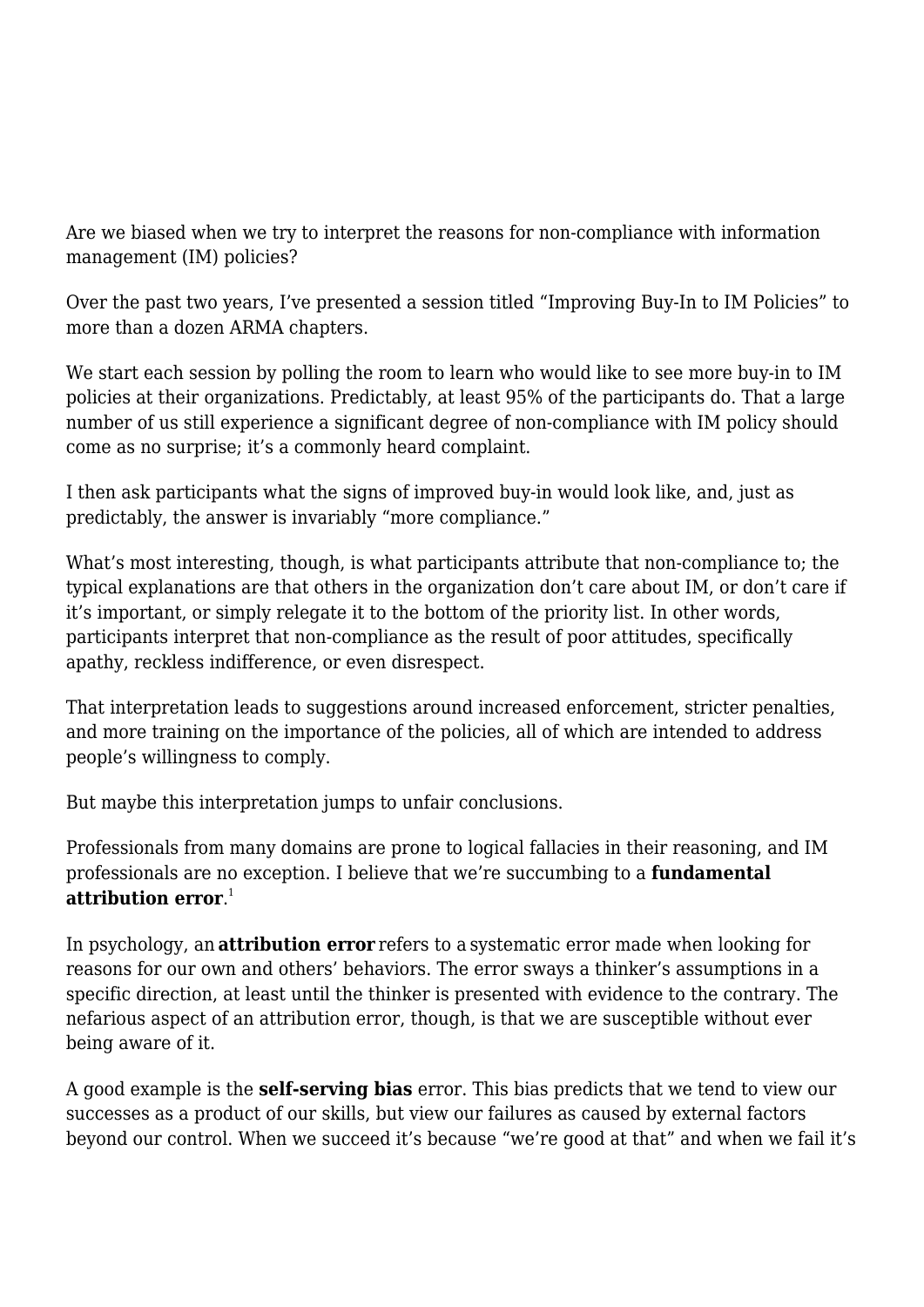because something else interfered.

There are many types of attribution errors, but the operative one in the IM situation is the **actor–observer bias**. This bias predicts that when looking at a given set of actions, we will attribute other people's motivations to personal traits while attributing our own motivations to situational factors.

When we don't hold a door open for someone else, it's because we're in a hurry. When someone else doesn't hold a door open for us, it's because they have no manners.

Actor–observer bias is at work in an organizational setting as well.

Take a situation where we (IM professionals) are not fully complying with a security policy. We are likely to justify our actions on the grounds that the policy is confusing, overly strict, unnecessary, or inconvenient. In some cases we're in a hurry and don't have time to go through all the hoops that the security team wants us to go through.

In contrast, when a security professional doesn't comply with an IM policy, it's because they don't care, or they don't care if it's important, or they put it at the bottom of the priority list.

Both of those explanations need a second look. We may be attributing the organization's level of compliance with IM policies to the wrong causes, based on a fundamental attribution error.

Were we to ask our non-compliant colleagues what the roadblocks are for them, they might tell us that IM policy is confusing, overly strict, unnecessary, or inconvenient. In some cases they're in a hurry and don't have time to go through all the hoops that we want them to go through.

In other words, it may not be apathy, indifference, or disrespect that is driving their behavior. It may simply be due to situational factors – and that possibility raises a key question:

## **How would our approach to our clients differ if we knew that non-compliance was a result of situational factors rather than attitude?**

At the very least, it might make us more compassionate about the struggles those colleagues are going through. It might induce us to look more at practical issues rather than simply demanding more enforcement or greater penalties. It might even open some doors to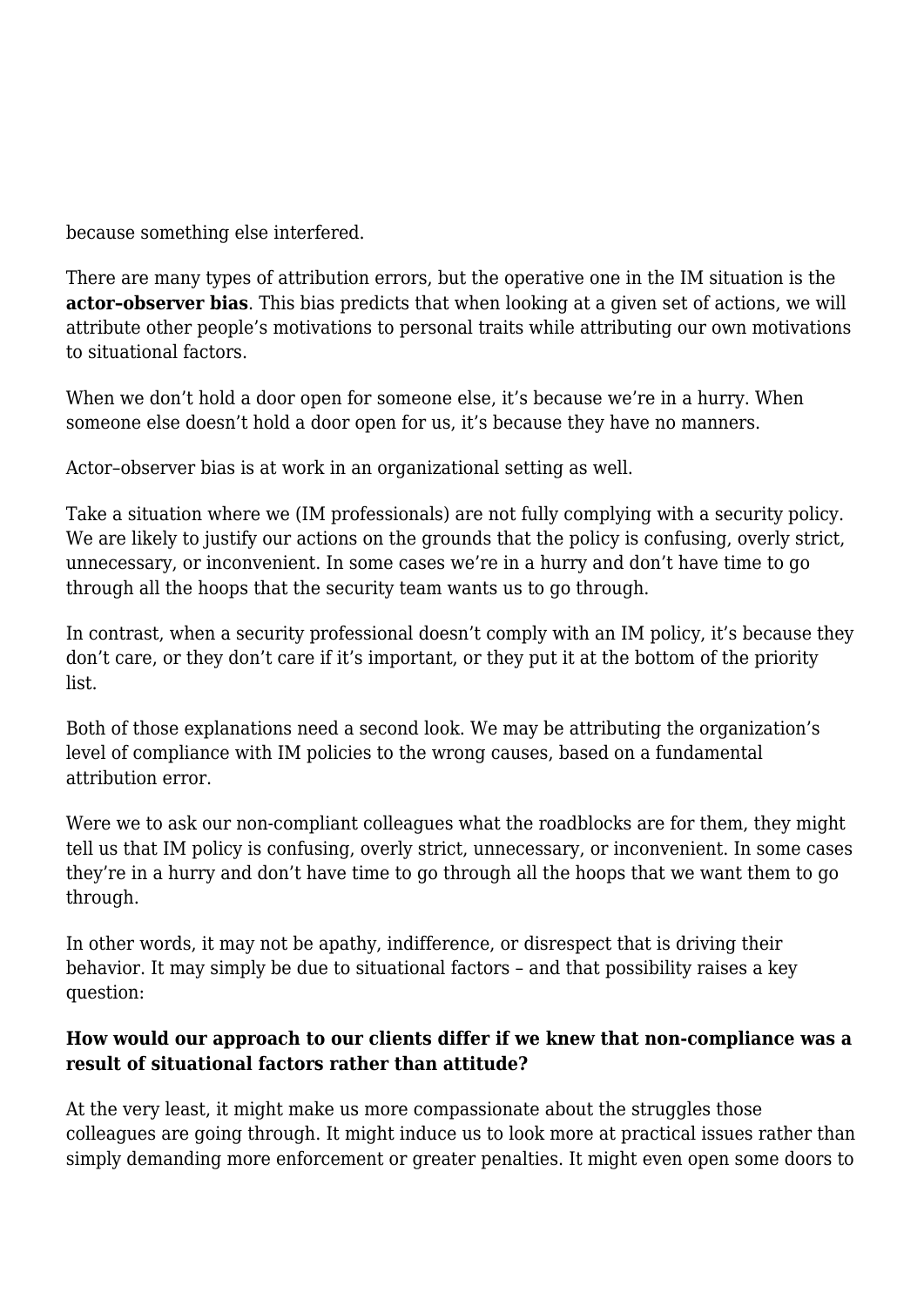better collaboration between groups.

To repeat, fundamental attribution errors are only presumptions, and they can be easily overcome when presented with evidence to the contrary. We simply need to be open to hearing that evidence.

[1] A great book on this subject is David McRaney's *You Are Not So Smart*, 2012 Penguin Publishing Group

*Lewis S. Eisen, J.D., C.I.P., C.V.P, is the author of the international bestseller 'How to Write Rules that People Want to Follow, 3rd Edition,' and winner of ARMA International's Britt Literary Award 2020.*

## **Author**



(Visited 1,160 times, 1 visits today)

## **About the Author**



Lewis S. Eisen

Lewis S. Eisen, B.A., J.D., C.I.P., offers an approach to drafting policy that has been adopted by groups at organizations such as the Royal Canadian Mounted Police, the U.S. Government Services Administration, and others across Canada, the United States, and the United Kingdom. He is the author of the international bestseller 'How to Write Rules that People Want to Follow: A Guide to Writing Respectful Policies and Directives.' Contact